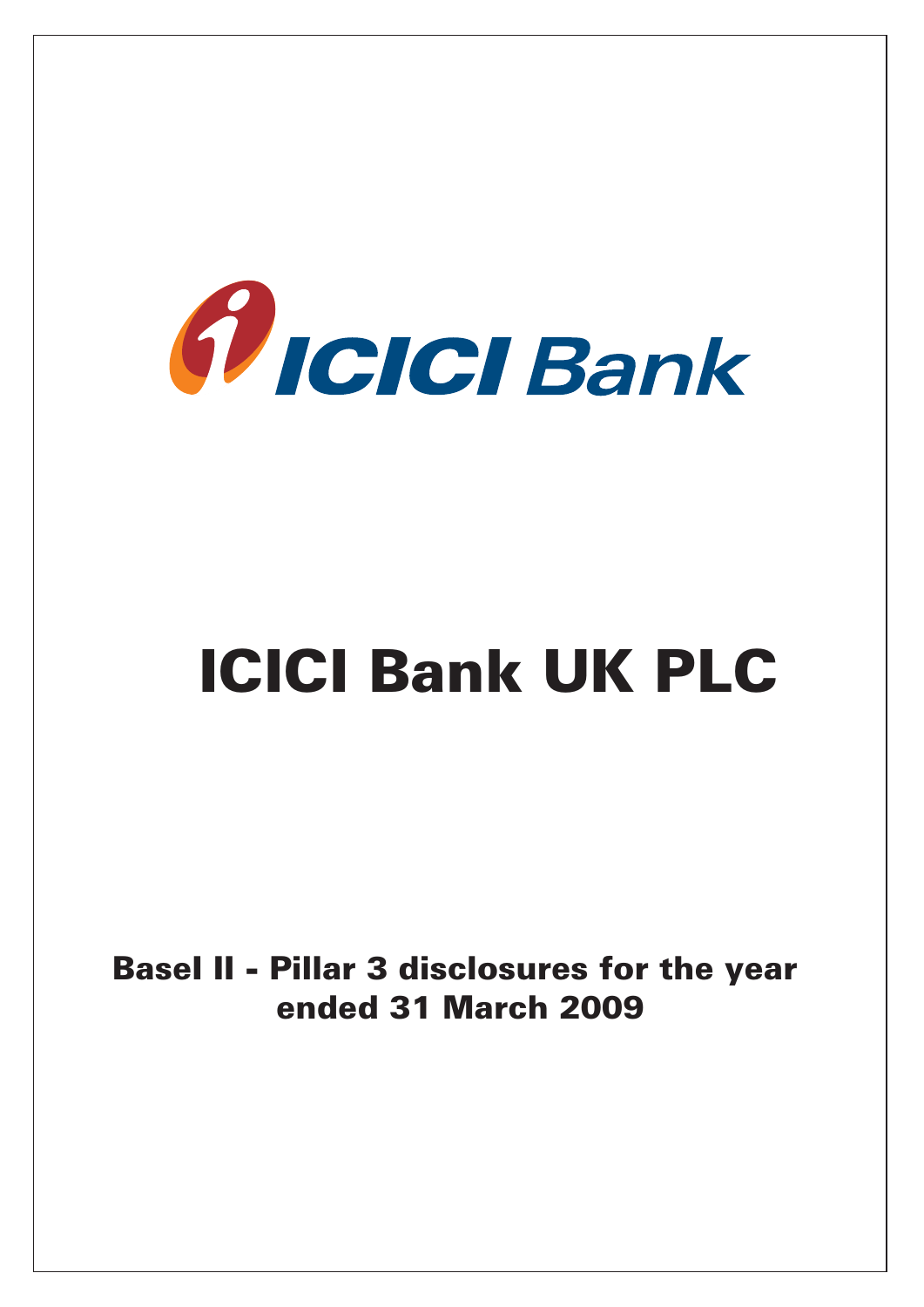

# **1. Overview**

# **Background**

ICICI Bank UK PLC ("the Bank") is a UK bank regulated by the Financial Services Authority (FSA) and a wholly owned subsidiary of ICICI Bank Limited. ICICI Bank UK PLC has adopted from 1 January 2008 the guidelines issued under the Basel II regime. The Capital Requirements Directive (Basel II) sets out new disclosure requirements for banks operating under the Framework. This documents details the Pillar 3 disclosure requirements and is in addition to the consolidated Basel II – Pillar 3 Disclosures made by ICICI Bank Limited ("the Parent Bank").

# Basis of disclosures

The disclosures have been prepared for ICICI Bank UK PLC.

#### Scope of application of Directive requirements

The Pillar 3 disclosures have been prepared for ICICI Bank UK PLC in accordance with the rules laid out in the FSA handbook BIPRU Chapter 11. These disclosures should be read in conjunction with those made by the Parent Bank as part of their Basel II – Pillar 3 Disclosures (Consolidated).

#### **Frequency**

This report will be made on an annual basis. The disclosures will be as at the Accounting Reference Date (ARD), i.e. as at 31 March, and will be published along with the publication of the Annual Report & Accounts from FY2009 onwards.

#### Media and Location

The report will be published on the ICICI Bank UK PLC corporate website as part of the Annual Report (www.icicibank.co.uk). The Parent Bank's consolidated disclosures for FY2009 are available at (http://www.icicibank.com/pfsuser/aboutus/investorelations/invest\_disclosure\_report09.htm).

# Verification

The Pillar 3 disclosures have been prepared purely for explaining the basis on which the Bank has prepared and disclosed certain capital requirements and information about the management of certain risks and for no other purpose. They do not constitute any form of financial statement and must not be relied upon in making any judgement on the Bank.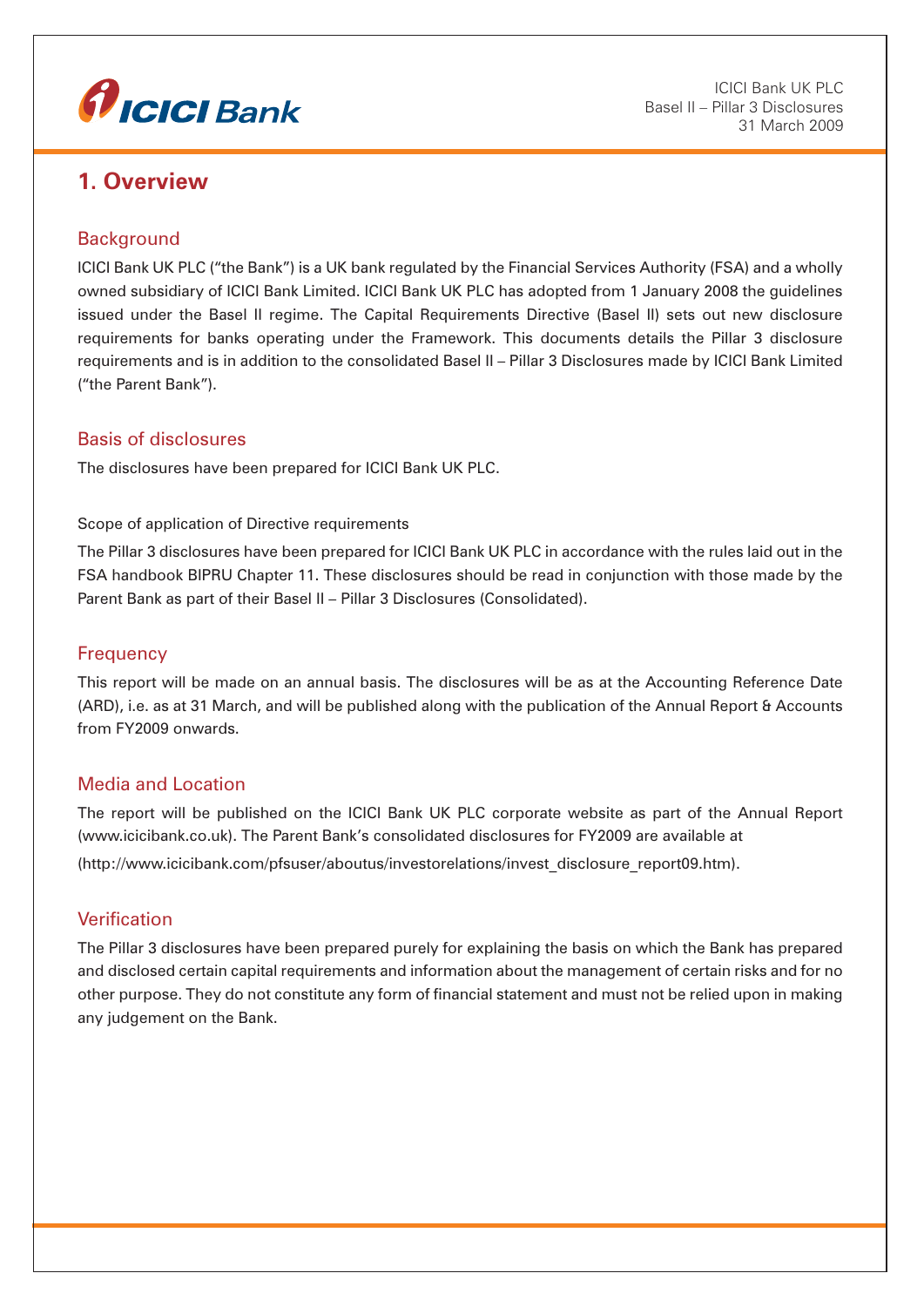

# **2. Capital adequacy**

The Bank determines its Pillar 1 regulatory capital requirement based on the following approaches:

- Credit risk standardised approach
- Operational risk basic indicator approach
- Market risk standardised approach adopting the following methodologies:
	- Interest rate risk Maturity Ladder approach
	- Foreign exchange risk Standardised approach
	- Options risk Standardised approach

The Bank plans to always maintain capital over and above the minimum required in order to meet its projected growth.

The Bank estimates the capital requirements in line with the regulatory guidelines issued by FSA. Capital is provided for the purposes of unforeseen and unexpected events based on the risk assessment for each of the underlying asset classes in the Bank's portfolio. Further, in line with industry practice, the Bank acknowledges that capital is not the only mitigating factor for all unforeseen events and contingencies therefore appropriate risk management and governance practices are in place to actively monitor the risks the Bank is exposed to in the course of executing its business. Further, the Bank in line with the regulatory requirements of FSA and the Parent Bank's regulator RBI has instituted an Internal Capital Adequacy Assessment Process (ICAAP) which is used to estimate the capital requirements in line with the risk appetite of the Bank. The ICAAP is approved by the Board Risk and Credit Committee (BRCC) of the Bank.

The amount and composition of the Bank's capital requirement is determined by assessing the minimum capital requirement under Pillar 1 based upon the Capital Requirements Directive (CRD), the impact of stress and scenario tests, the Bank's Individual Capital Guidance and the capital requirement that is consistent with the Bank's target external rating.

The following table shows the Bank's Pillar 1 capital requirement by each of the standardised credit risk exposure classes:

|                                                | USD million                               |
|------------------------------------------------|-------------------------------------------|
| <b>Standardised approach - asset classes</b>   | <b>Pillar 1 Capital requirement as at</b> |
|                                                | 31 March 2009                             |
| Central government or central banks            | 0.00                                      |
| Institutions                                   | 75.09                                     |
| Corporate                                      | 306.31                                    |
| Retail                                         | 0.31                                      |
| Securitised investments                        | 12.46                                     |
| Short term claims on institutions or corporate | 18.57                                     |
| CIU                                            | 2.90                                      |
| Other items                                    | 10.98                                     |
| <b>Total</b>                                   | 426.62                                    |
|                                                |                                           |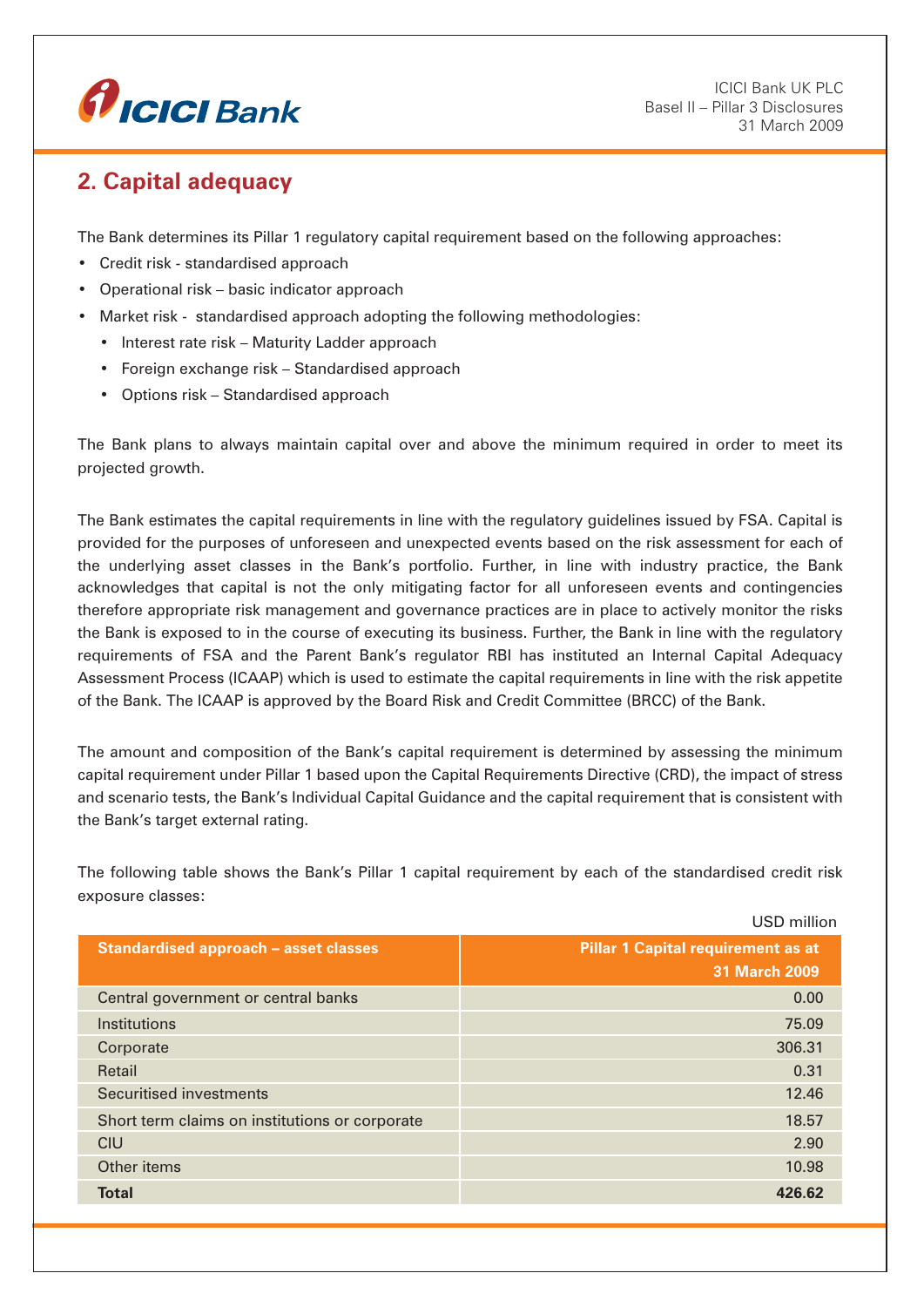

# **3. Counterparty credit risk**

Counterparty credit risk (CCR) in the context of this disclosure is the risk that the counterparty to a derivative transaction posted to either the Banking Book or Trading Book could default before the final settlement of the transaction's cash flows.

The Bank measures exposure value on counterparty credit exposures under the CCR mark to market method. This exposure value is derived by adding the gross positive fair value of the contract (replacement cost) to the contracts potential credit exposure, which is derived by applying a multiple based on the contracts residual maturity to the notional value of the contract.

As at 31 March 2009, the notional principal values of the derivative instruments along with the gross positive and gross negative fair value were:

|                         |                    |                  |                   | USD million       |
|-------------------------|--------------------|------------------|-------------------|-------------------|
| <b>Instrument</b>       | <b>Non-Trading</b> |                  | <b>Trading</b>    |                   |
|                         | <b>Notional</b>    | <b>Notional</b>  | <b>Gross</b>      | <b>Gross</b>      |
|                         | <b>Principal</b>   | <b>Principal</b> | <b>Positive</b>   | <b>Negative</b>   |
|                         |                    |                  | <b>Fair value</b> | <b>Fair value</b> |
| Exchange rate contracts |                    | 2,859,338        | 25,852            | (118, 552)        |
| Interest rate contracts | 15,177             | 3,561,917        | 74,339            | (67, 534)         |

The following table details the counterparty credit risk exposure calculation:

|                                        | USD million  |
|----------------------------------------|--------------|
|                                        | <b>Value</b> |
| Gross positive fair value of contracts | 100.19       |
| Potential credit exposure              | 178.68       |
| Counterparty credit risk exposures     | 278.87       |

# **4. Credit risk and dilution risk**

# Loan impairment provisions

The Group regularly reviews its loan portfolios to assess for impairment. Impairment provisions are established to recognise incurred impairment losses in loan portfolios carried at amortised cost. In determining whether an impairment has occurred at the balance sheet date, the Bank considers whether there is any observable data indicating that there has been a measurable decrease in the estimated future cash flows or their timings; such observable data includes whether there has been an adverse change in the payment status of borrowers or changes in economic conditions that correlate with defaults on loan repayment obligations.

Collectively assessed impairment allowances cover credit losses inherent in portfolios with similar economic characteristics when there is objective evidence to suggest that they contain impaired claims, but the individual impaired items cannot yet be identified. In assessing the need for collective loss allowances, management considers factors such as credit quality, portfolio size, concentrations, and economic factors.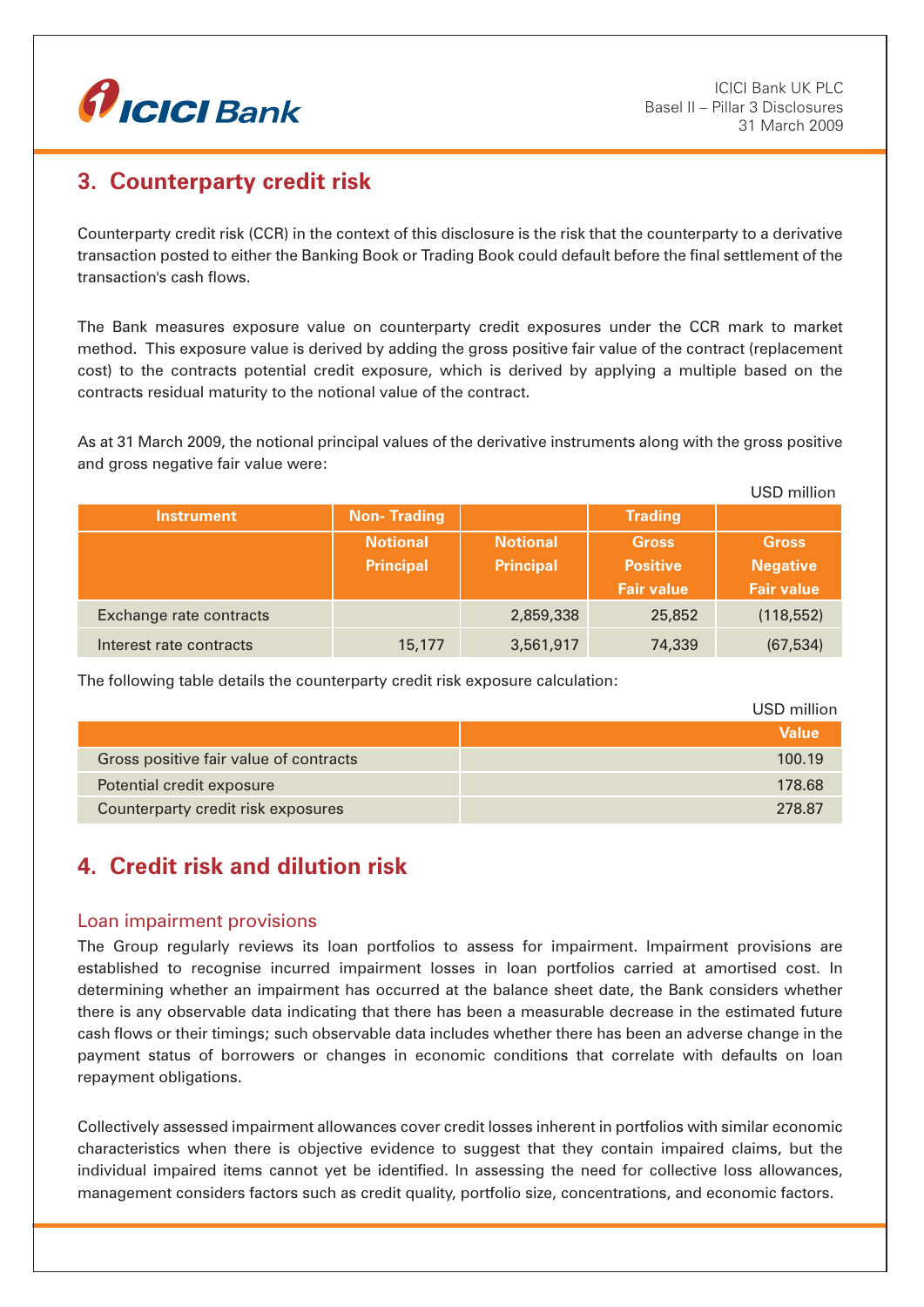

|                        |                                         |                                           | USD million  |
|------------------------|-----------------------------------------|-------------------------------------------|--------------|
|                        | <b>Specific impairment</b><br>allowance | <b>Collective impairment</b><br>allowance | <b>Total</b> |
| <b>Opening Balance</b> | 0.00                                    | 10.62                                     | 10.62        |
| New charges            | 5.00                                    | 11.18                                     | 16.18        |
| Write-offs             | 0.00                                    | 0.00                                      | 0.00         |
| <b>Closing balance</b> | 5.00                                    | 21.80                                     | 26.80        |

The following tables details the impaired and past due loans for the Bank as at 31 March 2009.

# Valuation of financial instruments

The Bank values its investments at fair market value. The best evidence of fair value is a quoted price in an actively traded market. If the market for a financial instrument is not active, a valuation technique is used. The majority of valuation techniques employ only observable market data, and so the reliability of the fair value measurement is high. However, certain financial instruments are valued on the basis of valuation techniques that feature one or more significant inputs that are not market observable. Valuation techniques that rely to a greater extent on non-observable inputs require a higher level of management judgement to calculate a fair value than those based wholly on observable inputs.

Valuation techniques used to calculate fair values include comparisons with similar financial instruments for which market observable prices exist. When valuing instruments by reference to comparable instruments, management takes into account the maturity, structure and rating of the instrument with which the position held is being compared.

# Analysis of credit risk exposures

The following tables detail the Bank's regulatory credit risk exposures as on 31 March 2009.

(i) Analysis of exposure by asset class

|                                                 | USD million                                |
|-------------------------------------------------|--------------------------------------------|
| <b>Asset class</b>                              | <b>Risk exposure as at 31st March 2009</b> |
| Central government or central banks             | 29.79                                      |
| <b>Institutions</b>                             | 2,308.25                                   |
| Corporate                                       | 3,693.84                                   |
| Retail                                          | 5.20                                       |
| Securitised investments                         | 382.53                                     |
| Short term claims on institutions or corporates | 1,148.63                                   |
| CIU                                             | 36.19                                      |
| Other items                                     | 311.46                                     |
| <b>Total</b>                                    | 7,915.89                                   |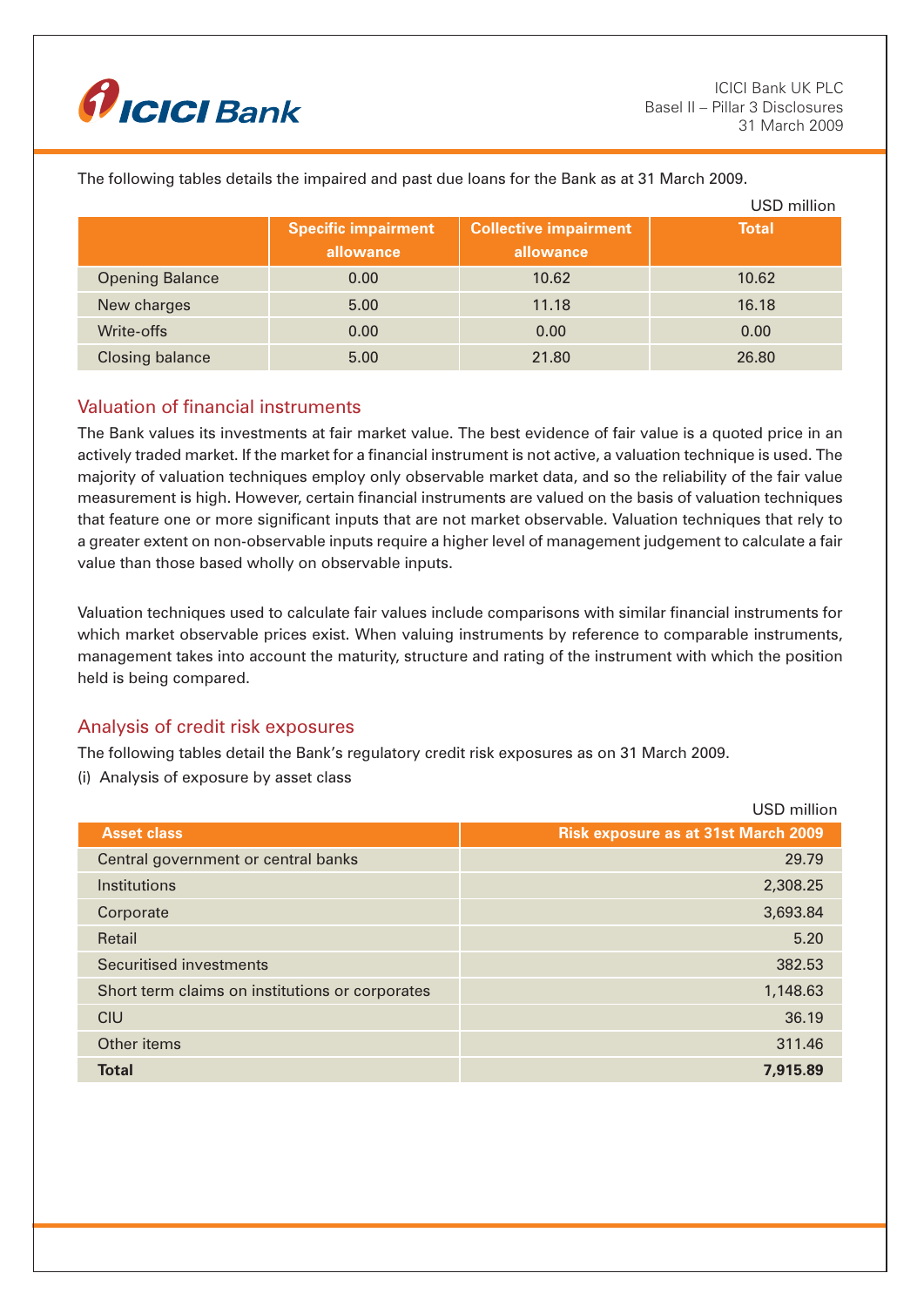

(ii) Geographic distribution of exposures (based on country of residence or domicile) by significant asset class

|                                 | USD million           |
|---------------------------------|-----------------------|
| <b>Exposure to corporate in</b> | <b>Exposure value</b> |
| <b>Europe and North America</b> | 1,780.79              |
| India                           | 874.55                |
| Rest of the world               | 1,038.50              |
| <b>Total</b>                    | 3,693.84              |

USD million

| <b>Exposure to institutions in</b> | <b>Exposure value</b> |
|------------------------------------|-----------------------|
| <b>Europe and North America</b>    | 2,655.89              |
| India                              | 117.21                |
| Rest of the world                  | 683.78                |
| <b>Total</b>                       | 3,456.88              |

USD million

| <b>Exposure to securitised investments in</b> | <b>Exposure value</b> |
|-----------------------------------------------|-----------------------|
| <b>Europe and North America</b>               | 382.53                |
| India                                         |                       |
| Rest of the world                             |                       |
| <b>Total</b>                                  | 382.53                |

#### (iii) Residual maturity breakdown of exposures by significant asset class

 USD million **Exposure to corporate with maturity of Exposure value** Over 5 years 662.12 5 years or less but over 1 year 1,875.35 1 year or less but over 3 months 635.19 **3** months or less 521.18  **Total 3,693.84**

|                                               | USD million           |
|-----------------------------------------------|-----------------------|
| <b>Exposure to corporate with maturity of</b> | <b>Exposure value</b> |
| Over 5 years                                  | 200.15                |
| 5 years or less but over 1 year               | 1,901.56              |
| 1 year or less but over 3 months              | 206.54                |
| 3 months or less                              | 1,148.63              |
| Total                                         | 3,456.88              |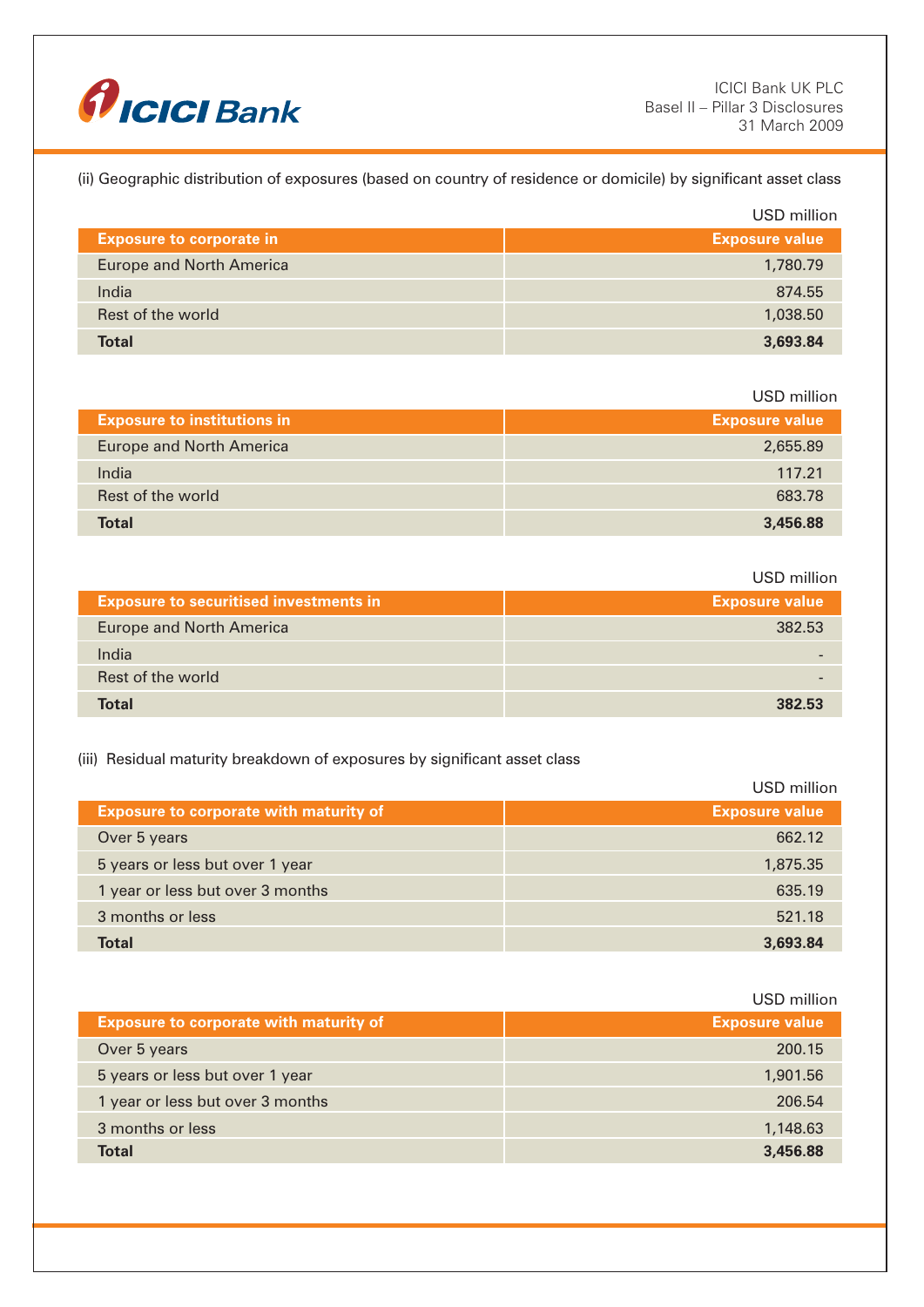

|                                                             | USD million           |
|-------------------------------------------------------------|-----------------------|
| <b>Exposure to securitised investments with maturity of</b> | <b>Exposure value</b> |
| Over 5 years                                                | 382.53                |
| 5 years or less but over 1 year                             |                       |
| 1 year or less but over 3 months                            |                       |
| 3 months or less                                            |                       |
| Total                                                       | つタン にっ                |

# **5. Credit risk: Standardised approach**

The Bank uses external credit assessments provided by Moody's, Standard & Poor's and Fitch. These are all recognised by the FSA as eligible external credit assessment institutions (ECAI) for the purpose of calculating credit risk requirements under the standardised approach.

The following table details the ECAIs used for the standardised credit risk exposure classes.

| <b>Asset class</b>                  | ECAL                              |
|-------------------------------------|-----------------------------------|
| Central government or central banks | Standard & Poor's, Moody's, Fitch |
| Institutions                        | Standard & Poor's, Moody's, Fitch |
| Corporate                           | Standard & Poor's, Moody's, Fitch |
| Securitised investments             | Standard & Poor's, Moody's, Fitch |

The following tables detail the standardised credit risk exposures by credit quality steps (CQS):

| <b>CQS</b> for corporate<br>exposure | <b>Risk weight %</b> | <b>Exposure</b><br><b>USD million</b> | <b>Exposure after</b><br>credit risk mitigation<br><b>USD million</b> |
|--------------------------------------|----------------------|---------------------------------------|-----------------------------------------------------------------------|
| $\mathbf{1}$                         | 20.00%               | 0.00                                  | 0.00                                                                  |
| $\overline{2}$                       | 50.00%               | 19.03                                 | 19.03                                                                 |
| 3                                    | 100.00%              | 28.02                                 | 28.02                                                                 |
| $\overline{4}$                       | 100.00%              | 0.00                                  | 0.00                                                                  |
| 5                                    | 150.00%              | 0.00                                  | 0.00                                                                  |
| $6\phantom{1}$                       | 150.00%              | 0.00                                  | 0.00                                                                  |
| Unrated - non default                | 100.00%              | 3,640.23                              | 3,582.07                                                              |
| Unrated - Past due                   | 100.00%              | 6.56                                  | 6.56                                                                  |
| <b>Total</b>                         |                      | 3,693.84                              | 3,635.68                                                              |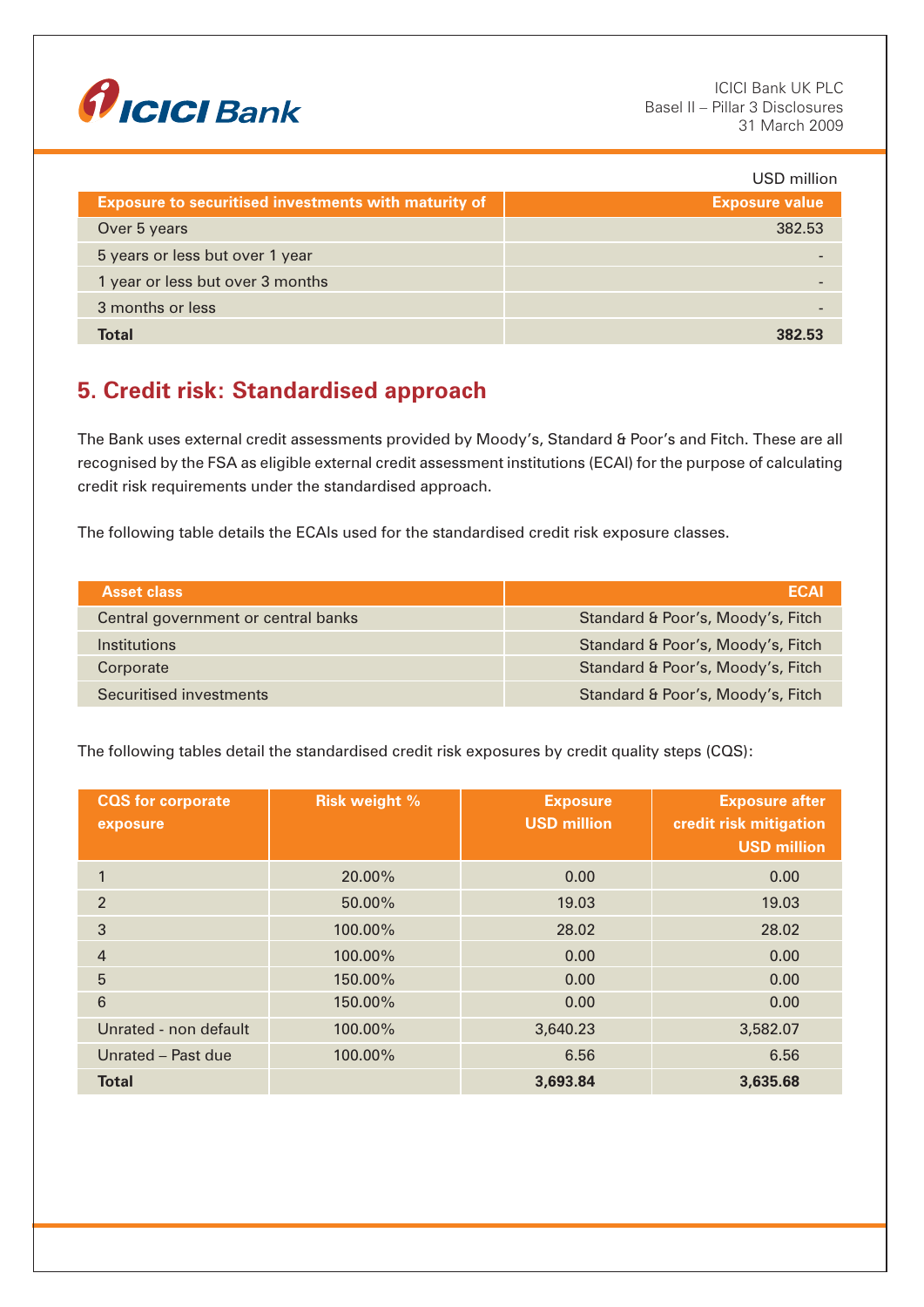

ICICI Bank UK PLC Basel II – Pillar 3 Disclosures 31 March 2009

| <b>CQS</b> for short term<br>institutional<br>exposure | <b>Risk weight %</b> | <b>Exposure</b><br><b>USD million</b> | <b>Exposure after</b><br>credit risk mitigation<br><b>USD million</b> |
|--------------------------------------------------------|----------------------|---------------------------------------|-----------------------------------------------------------------------|
| $\mathbf{1}$                                           | 20.00%               | 816.84                                | 816.84                                                                |
| $\overline{2}$                                         | 50.00%               | 1,018.82                              | 1,018.82                                                              |
| 3                                                      | $50.00\%$            | 334.61                                | 334.61                                                                |
| $\overline{4}$                                         | 100.00%              | 35.17                                 | 35.17                                                                 |
| 5                                                      | 100.00%              | 0.00                                  | 0.00                                                                  |
| 6                                                      | 150.00%              | 20.08                                 | 20.08                                                                 |
| Unrated - non default                                  | 50.00%               | 82.73                                 | 82.73                                                                 |
| <b>Total</b>                                           |                      | 2,308.25                              | 2,308.25                                                              |

| <b>CQS</b> for short term<br>institutional<br>exposure | <b>Risk weight %</b> | <b>Exposure</b><br><b>USD million</b> | <b>Exposure after</b><br>credit risk mitigation<br><b>USD million</b> |
|--------------------------------------------------------|----------------------|---------------------------------------|-----------------------------------------------------------------------|
| $\mathbf{1}$                                           | 20.00%               | 294.13                                | 294.13                                                                |
| $\overline{2}$                                         | 20.00%               | 676.18                                | 676.18                                                                |
| 3                                                      | 20.00%               | 173.44                                | 173.44                                                                |
| $\overline{4}$                                         | 50.00%               | 0.00                                  | 0.00                                                                  |
| 5                                                      | $50.00\%$            | 0.00                                  | 0.00                                                                  |
| 6                                                      | 150.00%              | 0.00                                  | 0.00                                                                  |
| Unrated - non default                                  | 20.00%1              | 4.87                                  | 4.87                                                                  |
| <b>Total</b>                                           |                      | 1,148.63                              | 1,148.63                                                              |

*1 Subject to Sovereign rating*

| <b>CQS</b> for securitised<br><b>investments</b> | <b>Risk weight %</b> | <b>Exposure</b><br><b>USD million</b> | <b>Exposure after</b><br>credit risk mitigation<br><b>USD million</b> |
|--------------------------------------------------|----------------------|---------------------------------------|-----------------------------------------------------------------------|
|                                                  | 20.00%               | 240.76                                | 240.76                                                                |
| $\mathcal{D}$                                    | 50.00%               | 68.32                                 | 68.32                                                                 |
| 3                                                | 100.00%              | 73.45                                 | 73.45                                                                 |
| <b>Total</b>                                     |                      | 382.53                                | 382.53                                                                |

| <b>CQS</b> for central<br>government or<br><b>central banks</b> | <b>Risk weight %</b> | <b>Exposure</b><br><b>USD million</b> | <b>Exposure after</b><br>credit risk mitigation<br><b>USD million</b> |
|-----------------------------------------------------------------|----------------------|---------------------------------------|-----------------------------------------------------------------------|
|                                                                 | $0.00\%$             | 29.79                                 | 29.79                                                                 |
| <b>Total</b>                                                    |                      | 29.79                                 | 29.79                                                                 |

Fixed assets and other assets attract a risk weight of 100%.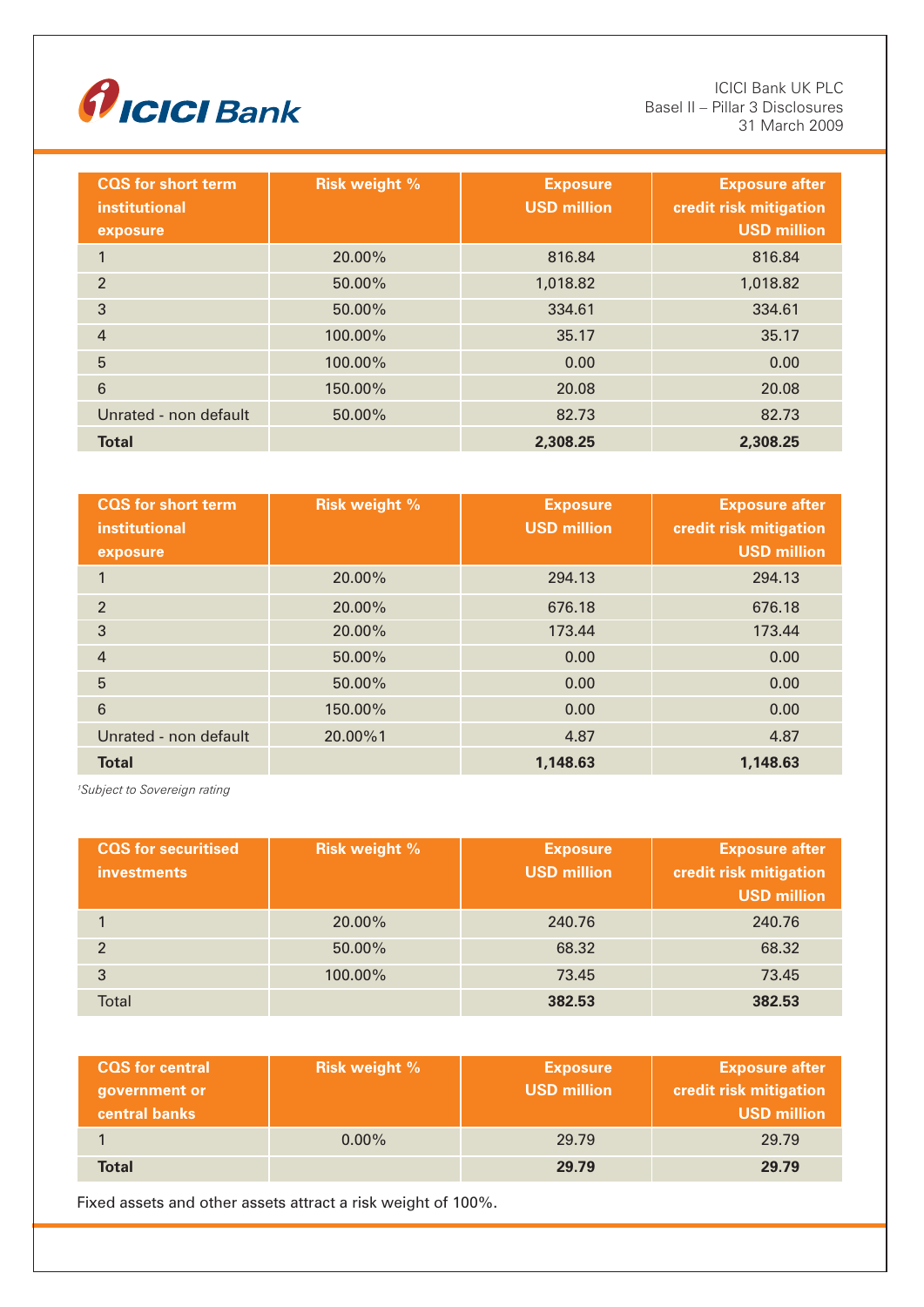

# **6. Exposures to equities in the non-trading book**

The Bank has exposure to equities in the non-trading book as of 31 March, 2009.

| <b>CQS for CIU</b>    | <b>Risk weight %</b> | <b>Exposure</b><br><b>USD million</b> | <b>Exposure after</b><br>credit risk mitigation<br><b>USD million</b> |
|-----------------------|----------------------|---------------------------------------|-----------------------------------------------------------------------|
| Unrated - non default | $100.00\%$           | 36.19                                 | 36.19                                                                 |
| Total                 |                      | 36.19                                 | 36.19                                                                 |

# **7. Exposures to interest rate risk in the non-trading book**

Interest rate risk – Interest rate risk is defined as the exposure of a bank's financial condition to adverse movements in interest rates. Earnings from interest sensitive investments and the overall value of the investment portfolio will be impacted by changes in interest rates.

The Treasury Policy Manual currently sets out the measurement process to include the use of re-pricing gap reports and estimation of the sensitivity of the Bank's net interest income to a 100 basis points adverse change in the level of interest rates (defined as Earnings at Risk). The various limits set for interest rate risk are monitored and the utilizations reported to Asset Liability Management Committee (ALCO) and BRCC on a periodic basis.

The impact of an increase in interest rates on fixed income (fixed and floating rate) investments as at 31 March 2009, (broken down by currency) assuming a parallel shift in yield curve, has been set out in the following table:

| <b>Currency</b> | <b>Impact on reserves</b>                       |                                                 |  |
|-----------------|-------------------------------------------------|-------------------------------------------------|--|
|                 | Increase in interest rates<br><b>by 100 bps</b> | Increase in interest rates<br><b>by 200 bps</b> |  |
| <b>EUR</b>      | 3.07                                            | 6.14                                            |  |
| <b>USD</b>      | 3.82                                            | 7.65                                            |  |
| <b>GBP</b>      | 0.53                                            | 1.06                                            |  |
| <b>Others</b>   | 0.45                                            | 0.90                                            |  |
| <b>Total</b>    | 7.87                                            | 15.74                                           |  |

Volatility in interest rates has an impact on an entity's interest earnings. The impact of an increase in interest rates on the Bank's net interest income as at 31 March 2009, assuming a parallel shift in the yield curve, has been set out in the following table: